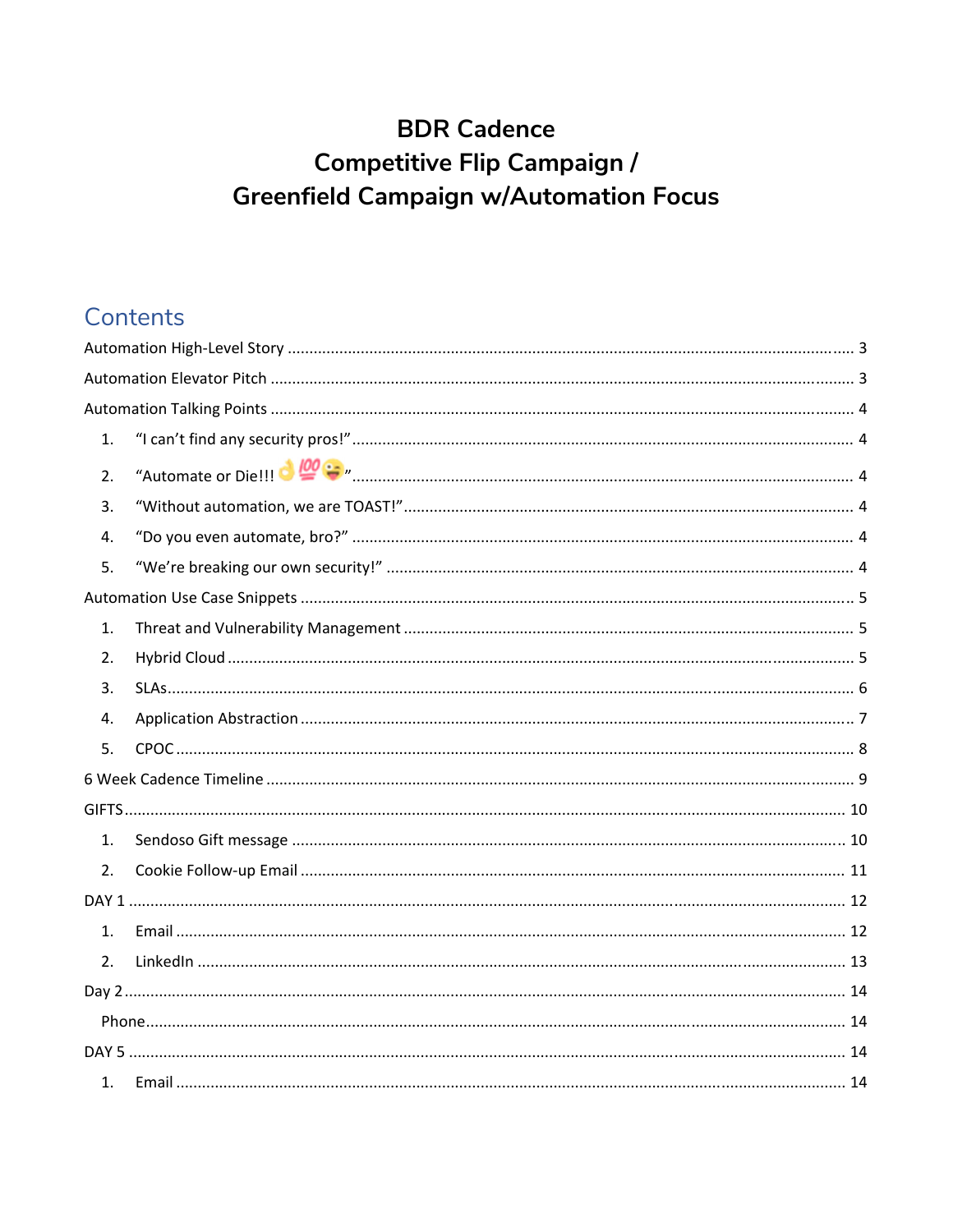| 2. |  |
|----|--|
|    |  |
| 1. |  |
| 2. |  |
|    |  |
| 1. |  |
| 2. |  |
|    |  |
|    |  |
|    |  |
| 1. |  |
| 2. |  |
|    |  |
|    |  |
|    |  |
|    |  |
|    |  |
| 1. |  |
| 2. |  |
|    |  |
| 1. |  |
| 2. |  |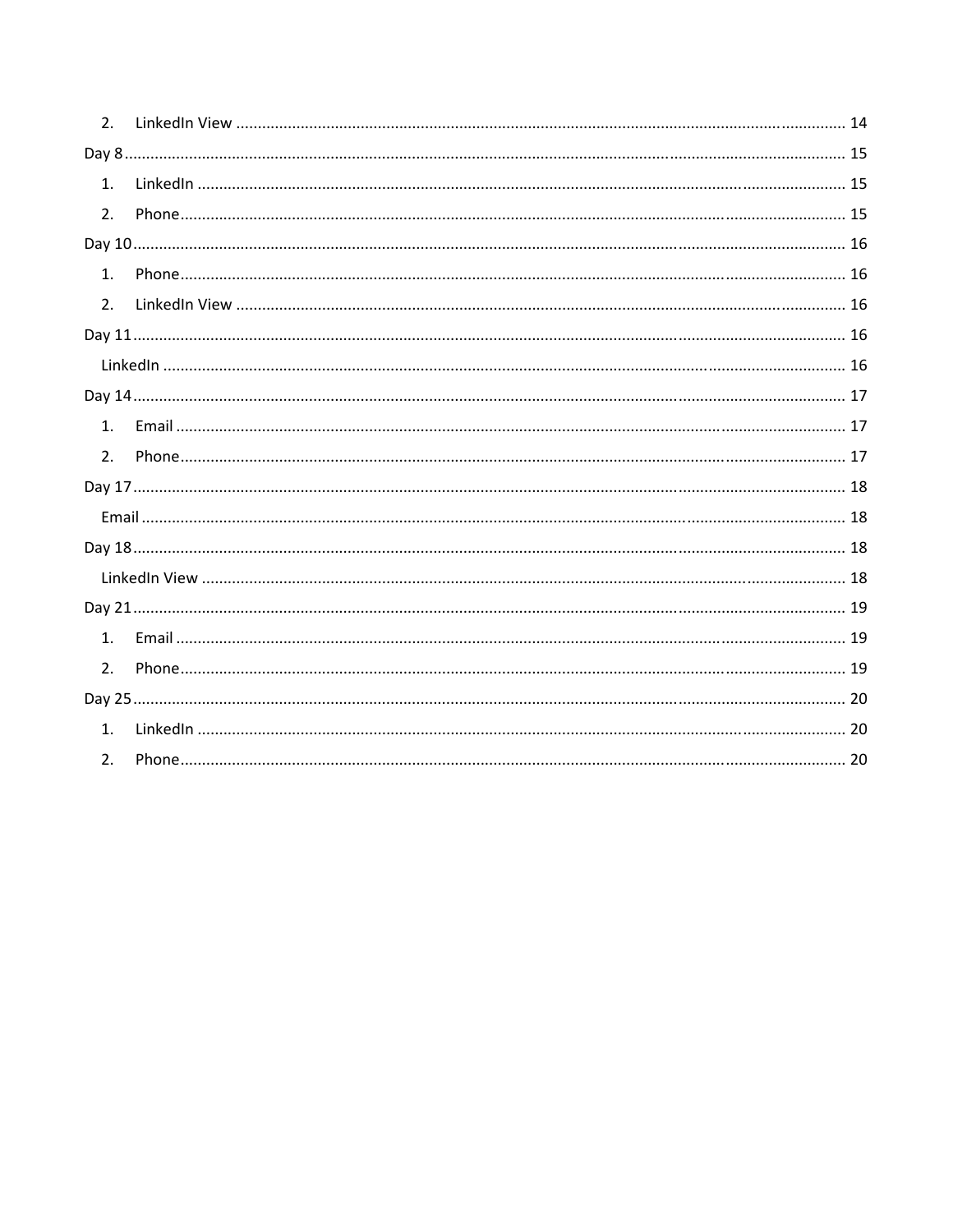# **AUTOMATION HIGH-LEVEL STORY**

Meet Karen, Chief Information Security Officer. Karen leads security at a FORTUNE 500 company that is rapidly transforming into a hybrid enterprise with a cloudfirst focus. This change is helping Karen deliver business agility but is also creating major challenges. Karen's security team is battling with limited visibility across their on-premises, virtual and cloud resources. The team also faces a growing number of security gaps they can't even see, much less manage.



Karen would like to hire more staff, but there's a huge lack of available talent. This

leaves her team drowning in manual tasks and moving in so many directions that misconfigurations and other network security mistakes are skyrocketing. At this point, human error is by far the leading cause of cyber security failures in Karen's org—the same problem CISOs and other security leads are facing globally.

# **Here's what FireMon security automation solutions can do for Karen and her organization.**

Karen can gain control of security across her entire hybrid enterprise without having to hire a new fleet of security pros. FireMon eliminates the visibility gaps that plague hybrid networks, and enables her team to respond automatically, and rapidly, to attacks.

FireMon automation frees Karen's overburdened staff from mundane but necessary manual tasks, streamlines change management workflows, and more. In short, FireMon automation helps Karen's team eliminate a huge source of human error, bolster security, and improve their efficiency all at the same time—driving down costs and freeing staff for higher-value tasks.

# **AUTOMATION ELEVATOR PITCH**

FireMon helps businesses use security automation to solve some of their toughest challenges. One of them is using automation to eliminate misconfigurations caused by human error, which can cause unplanned outages, compliance issues, and leave gaps for breaches. Another is getting visibility throughout multi-cloud or hybrid cloud environments. Wherever a business is on the path to security automation, we can help.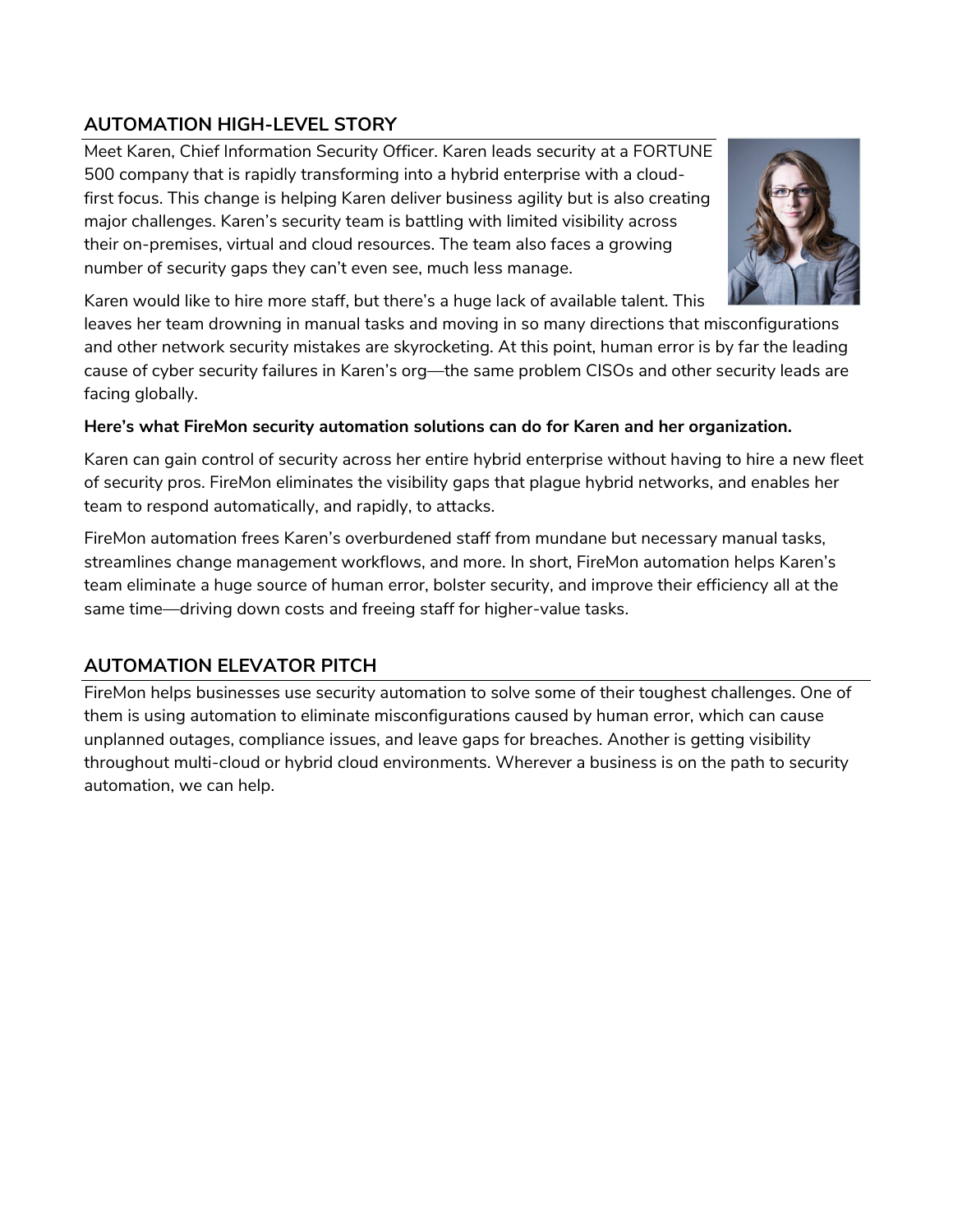# **AUTOMATION TALKING POINTS**

### **1. "I can't find any security pros!"**

#### **There is an intense and growing lack of cybersecurity professionals.**

- CSO Magazine. July 29, 2019. "Only half of businesses believe they're capable of developing and retaining cybersecurity expertise."
- ISSA. May 9, 2019. "In the third annual global study of cyber security professionals by the Information Systems Security Association (ISSA) and independent industry analyst firm Enterprise Strategy Group (ESG) found that the cyber security skills shortage impacts **74% (almost 3/4ths)** of organizations."

# **2. "Automate or Die!!! & @ :**

#### **Embracing security automation is a key strategy for most enterprises.**

• Dark Reading. Apr 18, 2019. "A survey of by the Ponemon Institute found that that most organizations today are placing bets on security automation. Approximately 79% of respondents either use automation currently or plan to do so in the near-term future."

#### **3. "Without automation, we are TOAST!"**

#### **Automation is the only viable solution to maintaining consistent security in the cloud era.**

- InfoSecurity Magazine. Aug 6, 2019. "It is essential to invest in automation, because **otherwise, it is impossible** to ensure consistent security policies are deployed."
- SCMagazine. July 23, 2019. "The scalability cloud platforms provide is one of the key benefits that organizations are looking to take advantage of, but it's that same scalability that can make security measures incredibly difficult to implement and manage. Automated cloud security is essential to mitigate risk in these environments."

# **4. "Do you even automate, bro?"**

#### **Automation is becoming the new normal because of the cybersecurity skills gap.**

- TechTarget. Aug 12, 2019. "What used to be considered forward-thinking of CISOs who implemented cybersecurity automation is now the standard."
- Security Boulevard. Aug 9, 2019. "Automation can help deliver greater efficiencies for processes, and that could ease the burden caused by the cyber security skills gap."

# **5. "We're breaking our own security!"**

#### **Automation enables faster response time and reduces human error.**

- Gartner. Feb 21, 2019. "Gartner predicts that through 2023, 99% of cloud security failures will be the result of human error."
- **Enterprise Security Magazine. Aug 6, 2019. "With automation, systems can respond to attacks 6.** with minimal time lag and without human intervention. Automation helps eliminate human error to minimize the occurrence of false positives."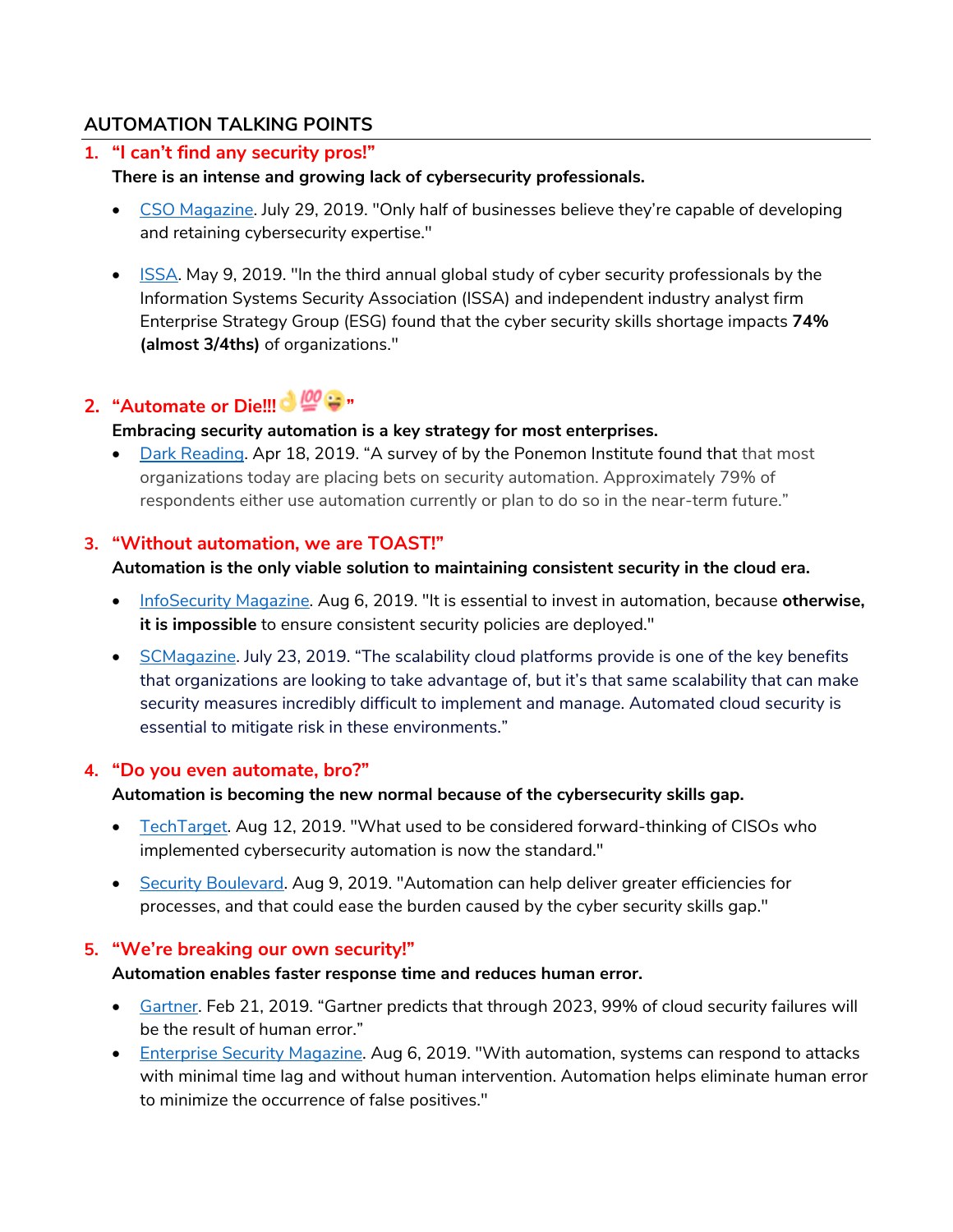# **AUTOMATION USE CASE SNIPPETS**

#### **1. Threat and Vulnerability Management**

#### **MICRO FORM**

A customer needed help integrating SOAR-triggered changes and blocking malicious IP addresses across multiple firewall vendors. FireMon enabled them to make real-time policy changes across all their vendor solutions in just minutes.

#### **SHORT FORM**

A customer approached FireMon for help integrating SOAR-triggered changes and blocking malicious IP addresses across multiple firewall vendors. FireMon enabled them to make policy changes in real-time across their entire roster of vendor solutions, reducing the time frame to globally block malicious actors from once a day to just a few minutes.

#### **LONG FORM**

#### **Mitigate threats in an instant with integrated security management**

A customer approached FireMon for help integrating SOAR-triggered changes across multiple firewall vendors and blocking malicious IP addresses across all vendors. FireMon enabled the client to make policy changes in real-time across their entire roster of vendor solutions, reducing the time frame to globally block malicious actors from once a day down to just a few minutes and ensuring that their networks are always protected. FireMon's policy automation solution speeds response times and allows security teams to unleash the full potential of SOAR to:

- Speed up policy management changes by 5x
- Automate and optimize workflows to reduce manual errors
- Make policy changes in real-time, ensuring that your networks are always protected
- Orchestrate a variety of security tools to optimize your organization's security posture

# **2. Hybrid Cloud**

#### **MICRO FORM**

A customer needed help achieving full visibility and unified security policy management across their hybrid environment. FireMon enabled them to discover, map and analyze all enterprise connectivity, both on-premises and in the cloud.

#### **SHORT FORM**

A customer approached FireMon for help achieving full visibility and unified security policy management across their hybrid environment. The FireMon platform enabled them to discover, map and analyze all enterprise connectivity, both on-premise and in the cloud, delivering continuous identification of and protection for new devices, routers, and cloud connectivity.

#### **LONG FORM**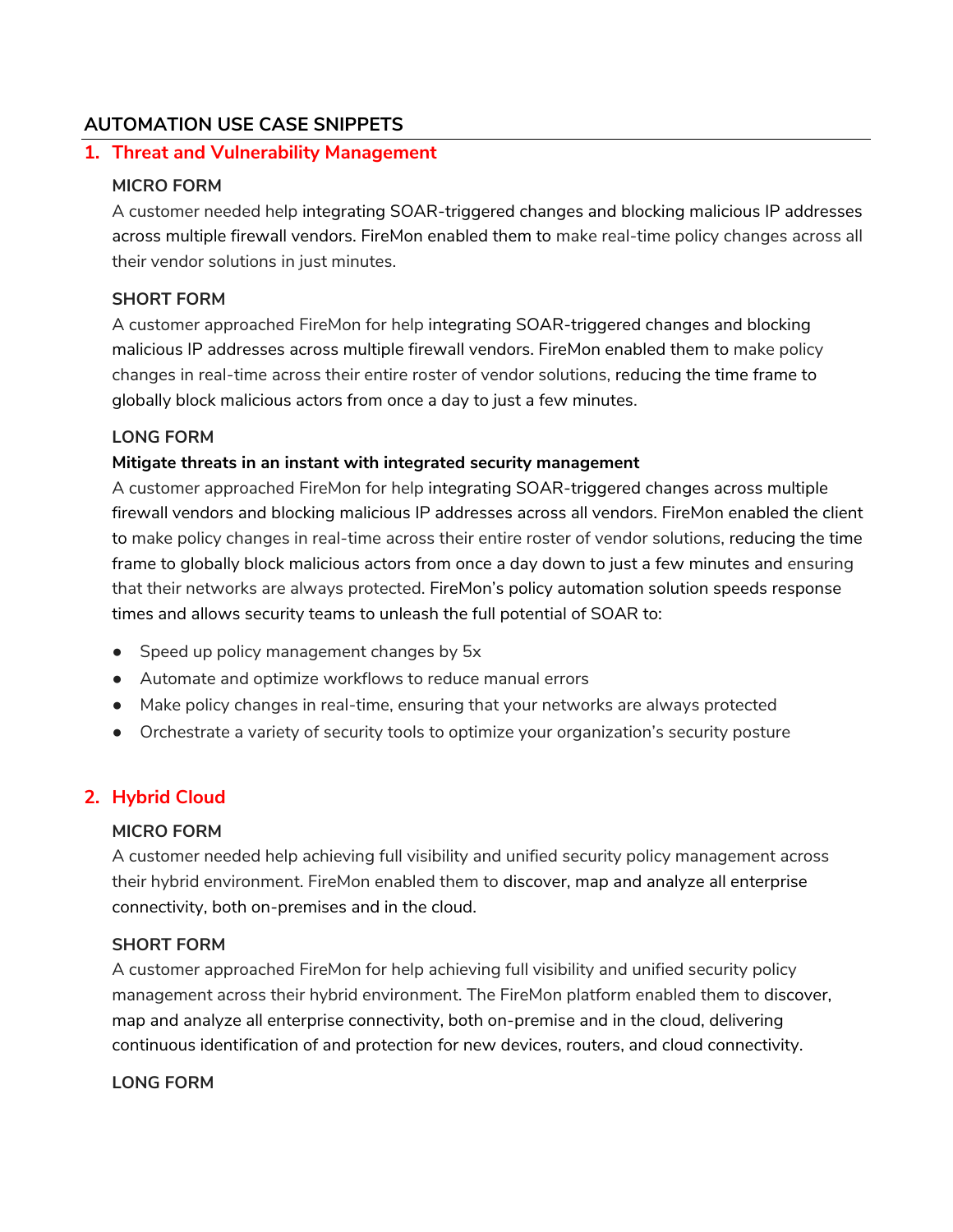#### **Quickly and easily update complex, hybrid environments**

A customer approached FireMon for help achieving full visibility and unified security policy management across their hybrid environment. While investments in new cloud technology were made, the tools and processes for firewall configurations were at least a decade old. The FireMon platform enabled them to discover, map and analyze all enterprise connectivity, both on-premise and in the cloud, delivering continuous identification of and protection for new devices, routers, and cloud connectivity, allowing the customer to reduce their attack surfaces. FireMon makes it possible to:

- Accelerate application migrations to the public cloud
- Minimize business disruptions
- Avoid application outages during and after the migration

# **3. SLAs**

# **MICRO FORM**

FireMon provides intelligent risk scoring, automated compliance checks, automated ticket tracking and automatic rule base analysis to prevent unnecessary or rule-violating changes. This provides efficiency to free teams up for other tasks.

# **SHORT FORM**

FireMon provides intelligent risk scoring, automated compliance checks, automated ticket tracking and automatic rule base analysis to prevent unnecessary changes. FireMon enables automated approvals for low-risk changes and can automatically create tickets for rule removal. FireMon clients report benefits including enhanced visibility and the ability to fast track or deny requests, giving them efficiency to free teams up for other tasks.

# **LONG FORM**

# **Eliminate pressure by automation review and change processes**

FireMon provides intelligent risk scoring along with automated compliance checks to let you know if the change meets rule requirements or should be rejected. FireMon automates ticket tracking, storing detailed ticket requests that capture all relevant and required information upfront. FireMon automatically analyzes your rule base for similar or already existing access to prevent unnecessary changes and provides insight into any requests that duplicate access that is already accounted for, as well as any rules that allow similar access to a new request. FireMon enables automated approvals for changes which you identify as low-risk and can automatically create tickets for rule removal. FireMon clients report benefits including application guard rails, enhanced visibility, and the ability to fast track or deny requests, therefore giving them the efficiency they need to free teams up for other tasks.

FireMon Automation enables customers to: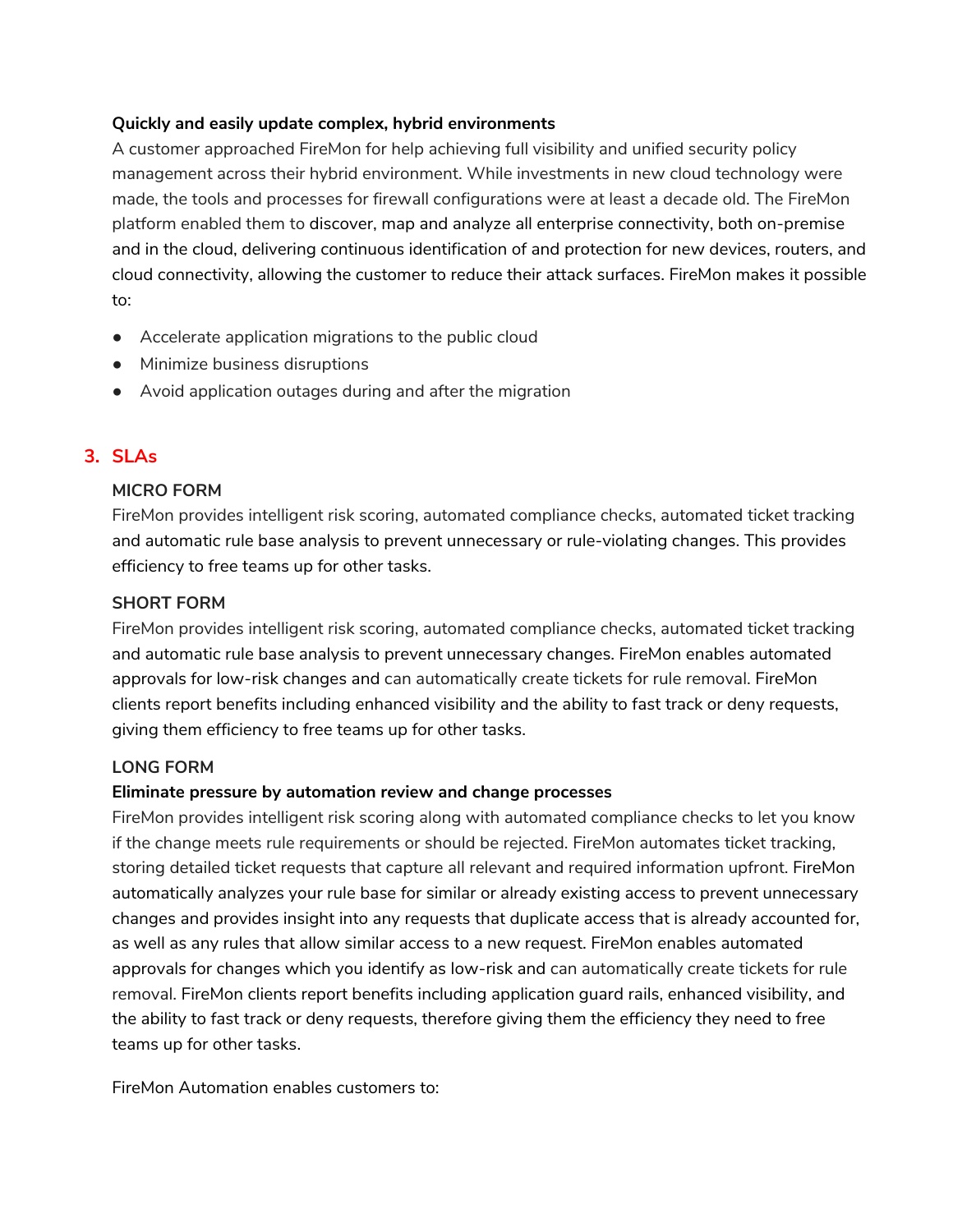- Reduce the number of compliance violations by checking compliance proactively prior to implementation
- Prevent human errors that increase the enterprise attack surface
- Remove the friction between DevOps and SecOps to deliver security at speed and improve SLAs
- Integrate seamlessly with their unique infrastructure through a robust, RESTful API to simplify automation, and ease migration to next-gen networks

# **4. Application Abstraction**

#### **MICRO FORM**

A customer needed help reducing the time their security team was spending on manual tasks. FireMon provided intent-based security and orchestration through application abstraction, delivering time savings and increased efficiency.

#### **SHORT FORM**

A customer approached FireMon for help reducing the time their security team was spending on manual tasks. FireMon gave them the ability to correlate policies with services and applications, set abstracted definitions of the required access, and then automatically translate that into the proper configuration of security policy on the enforcement points. The customer reports time savings and more efficiency.

#### **LONG FORM**

#### **Eliminate tedious manual work to focus on mission-critical tasks**

A customer approached FireMon for help in reducing the excessive amount of time their security team was spending on manual tasks. FireMon gave them the ability to determine which policies correlate to which services and applications, and then, using known-good baseline configurations for each application, set up an abstracted definition of the required access, and then automatically translates that into the proper configuration of security policy on the enforcement points. Our customer now enjoys time savings and more efficiency as their teams can fast track requests and changes and they are able to focus on more strategic and innovative tasks.

With FireMon's Automation, you can expect:

- Continuous, intent-based security, and orchestration;
- Sub-second delivery of compliant security configurations through automation
- Clear visibility into application connectivity; and the agility to accelerate speed to market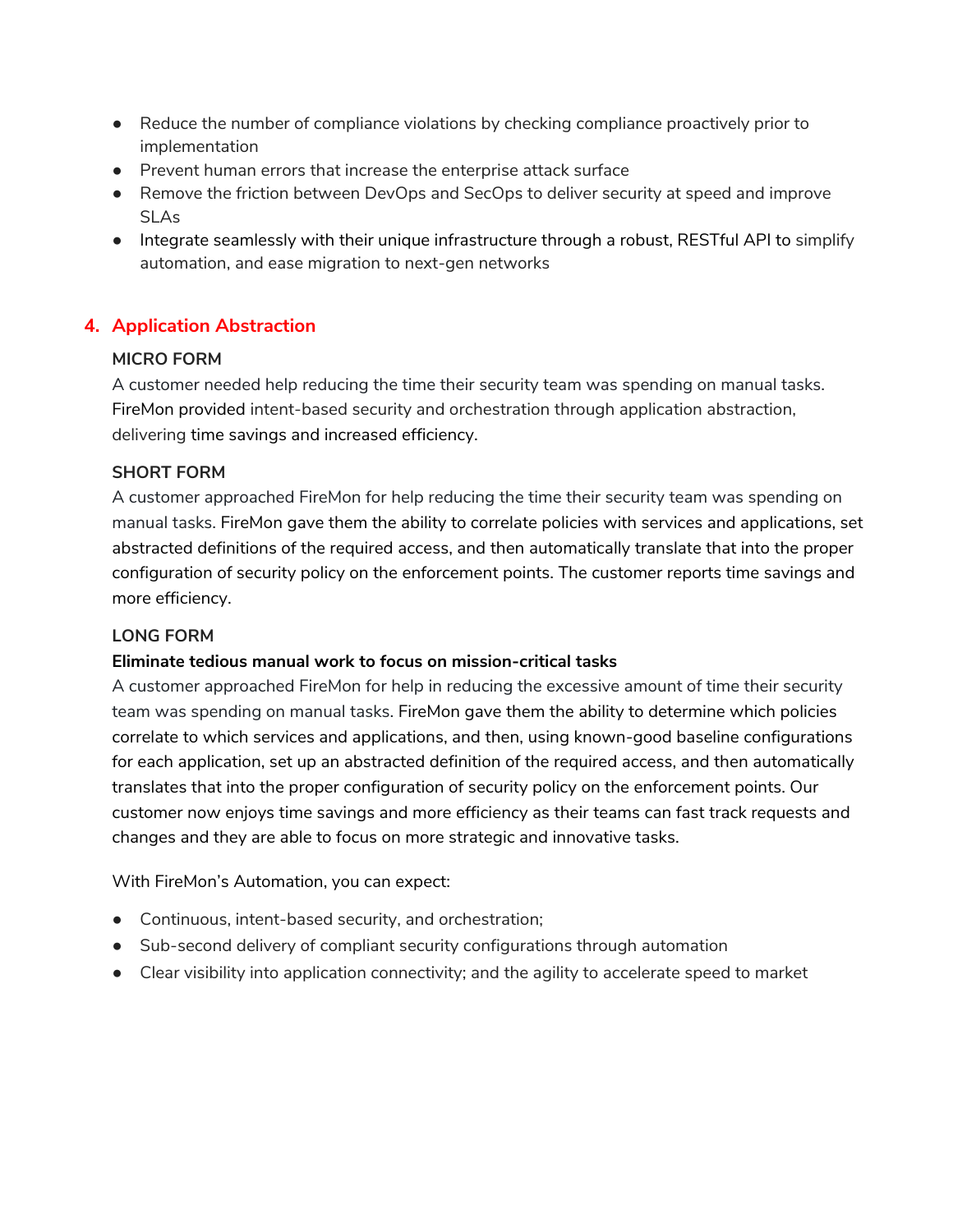# **5. CPOC**

#### **MICRO FORM**

A customer needed to reduce the time their firewall admins spent writing manual rules. FireMon Automation gathered policies from firewalls and other security platforms and tools under one central point of control, dramatically improving efficiency.

#### **SHORT FORM**

A customer approached FireMon for help with central firewall policy management because their firewall administrators were spending 35% of their time writing manual rules, which resulted in occasional manual errors. FireMon Automation enabled the customer to bring together policies from firewalls and other security platforms and tools under one central point of control, with the ability to implement policy across applications and devices as needed.

#### **LONG FORM**

#### **Eliminate manual, redundant workloads with a central point of control**

A customer approached FireMon for help addressing network visibility, efficient and timely clean up, and central firewall policy management because their firewall administrators were spending 35% of their time writing manual rules for 25 firewalls. With only three administrators to manage the work, there were also occasional manual errors, setting the customer up for a potential breach, or costly downtime that could lead to revenue loss. FireMon Automation enabled the customer to bring together policies from other security platforms, firewalls, vulnerability scanners, and other tools under one central point of control. The customer is now reaping the benefits of extracting management from several firewall devices into one central console with the ability to implement policy across applications and devices as needed.

FireMon Automation enables customers to:

- Reduce the number of compliance violations by checking compliance proactively prior to implementation
- Prevent human errors that increase the enterprise attack surface
- Remove the friction between DevOps and SecOps to deliver security at speed and improve SLAs
- Integrate seamlessly with their unique infrastructure through a robust, RESTful API to simplify automation, and ease migration to next-gen networks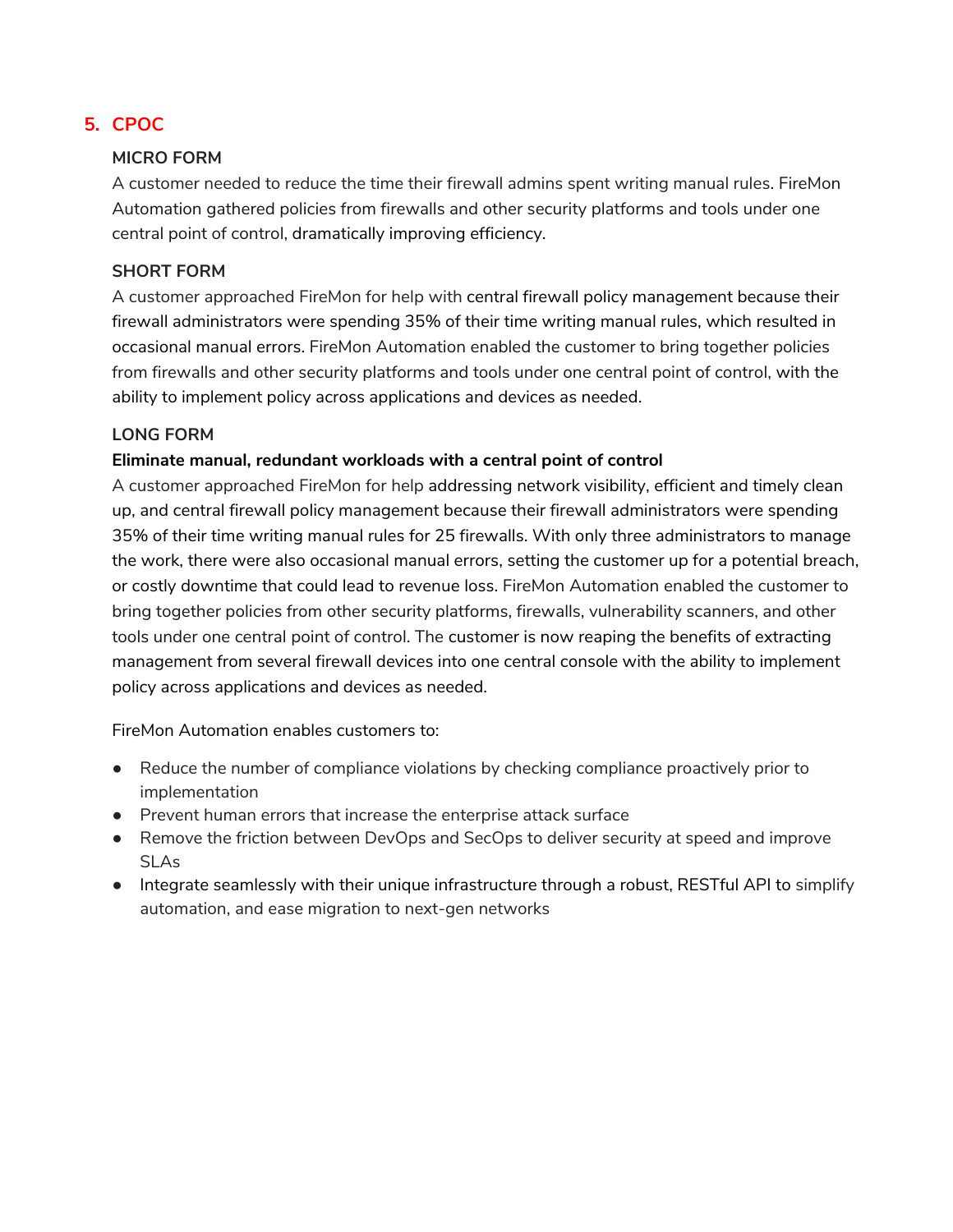#### **6 WEEK CADENCE TIMELINE**

Gifts – Sendoso template

Gifts – Followup Email

Day 1 – Email, personalized with room for a block of text to be added on a specific use case and a note that BDR will be reaching out via LinkedIn as way of introduction

- Day  $1$  LinkedIn message + connection request +  $\frac{ROI}{C}$  calculator link
- Day 2 Phone call (mention ROI calculator)
- Day 5 Email asking if they are interested in taking the Forrester Automation Maturity Assessment

Day 5 – LinkedIn view

- Day 8 LinkedIn message with link to Forrester Automation Maturity Assessment
- Day 8 Phone call (mention Forrester Automation Maturity Assessment and Report)
- Day 10 LinkedIn view
- Day 10 Phone call
- Day 11 LinkedIn message with link to FireMon Automation: Private & Hybrid Clouds infographic
- Day 14 Email with stats from Dark Reading Sponsored Report and ask if they'd like to see it

Day 14 – Phone call

Day 17 – Email with coffee e-gift card to all contacts in the cadence with link to  $\overline{Top}$  10 Security **Misconfigurations** 

Day 18 – LinkedIn View

Day 21 – Email referencing the FireMon Automation: Integrated Threat & Vulnerability Mgmt infographic and asking if they'd like it

Day 21 – Phone call (mention the coffee e-gift card)

Day 25 – LinkedIn message with link to FireMon Automation: Central Point of Control infographic

Day 25 – Phone call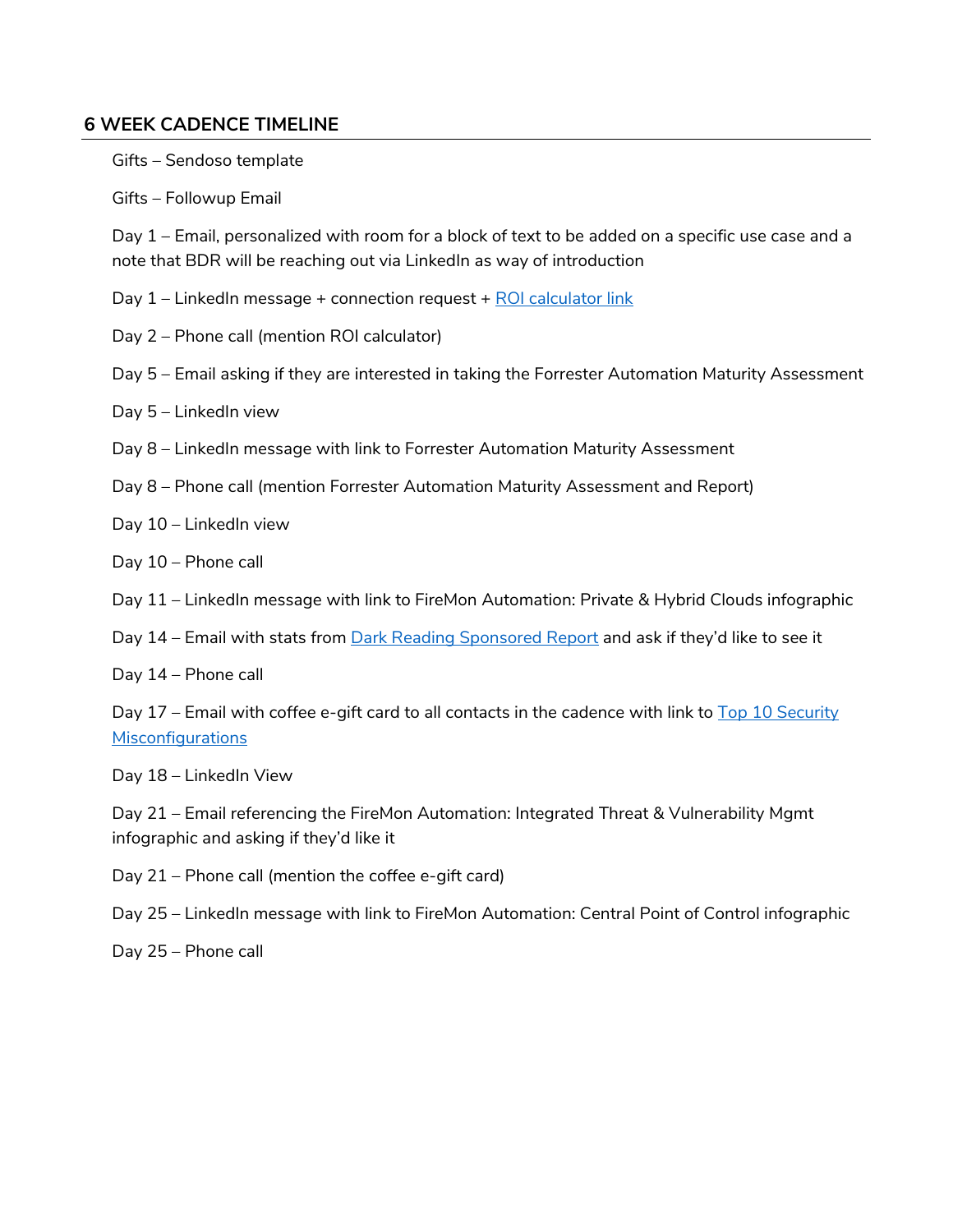# **GIFTS**

# **Sent to two contacts at the account.**

Recommend mid-level (Security Director or Project Manager responsible for Security project).

• Include a personalized note. Sample below. Number of characters will depend on the type of gift sent**. Cookies are performing the best.**



# **1. Sendoso Gift message**

| Template: Customize this for a particular target   | <b>Example:</b> Tile, Tim Drake, Wayne Industries   |
|----------------------------------------------------|-----------------------------------------------------|
| [NAME],                                            | [NAME],                                             |
| IT Security is tough. So we make some sweet        | IT Security is tough. So we make some sweet         |
| automation solutions. Enjoy the [GIFT]! I'll be in | automation solutions. Enjoy the cookies! I'll be in |
| touch.                                             | touch.                                              |
| <b>[BDR NAME]</b>                                  | Jason Todd                                          |
| <b>[BDR PHONE]</b>                                 | 111-111-1111                                        |
| <b>[BDR EMAIL]</b>                                 | Jason.Todd@firemon.com                              |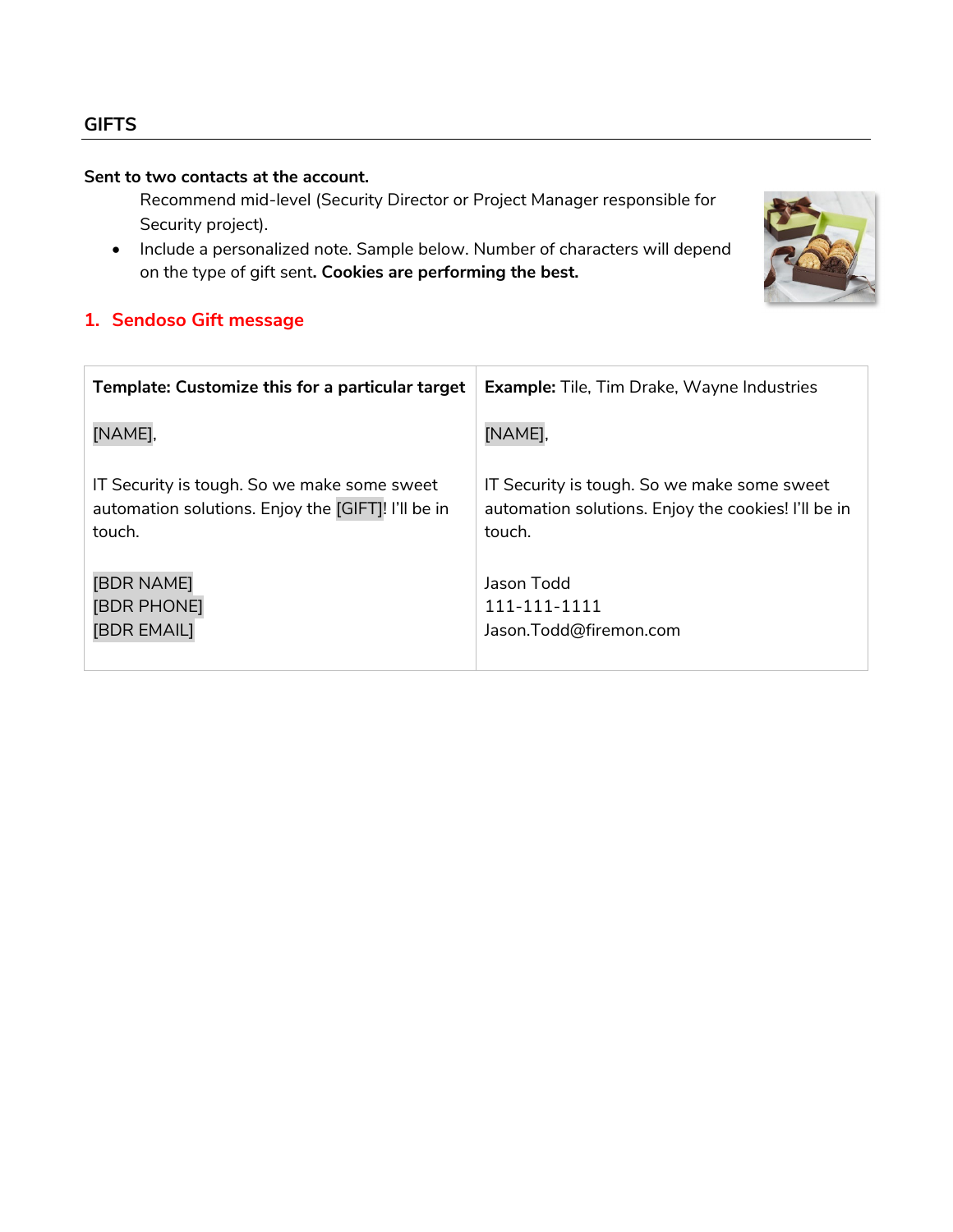# **2. Cookie Follow-up Email**

**Subject:** Did you get the cookies?

| <b>Template</b>                                                                                                                                                                                                       | <b>Template</b>                                                                                                                                                                                                              |
|-----------------------------------------------------------------------------------------------------------------------------------------------------------------------------------------------------------------------|------------------------------------------------------------------------------------------------------------------------------------------------------------------------------------------------------------------------------|
| Hi [NAME],                                                                                                                                                                                                            | Hi Tim.                                                                                                                                                                                                                      |
| I hope you enjoyed the cookies I sent earlier<br>this week.                                                                                                                                                           | I hope you enjoyed the cookies I sent earlier<br>this week.                                                                                                                                                                  |
| l wanted to see if we could find a time to chat<br>about security automation at [COMPANY].<br>Many of our customers tell us security<br>automation is a top priority $-$ where does it<br>fall for you and your team? | l wanted to see if we could find a time to chat<br>about security automation at Wayne<br>Industries. Many of our customers tell us<br>security automation is a top priority $-$ where<br>does it fall for you and your team? |
| I look forward to speaking with you.                                                                                                                                                                                  | I look forward to speaking with you.                                                                                                                                                                                         |
| Best.                                                                                                                                                                                                                 | Best.                                                                                                                                                                                                                        |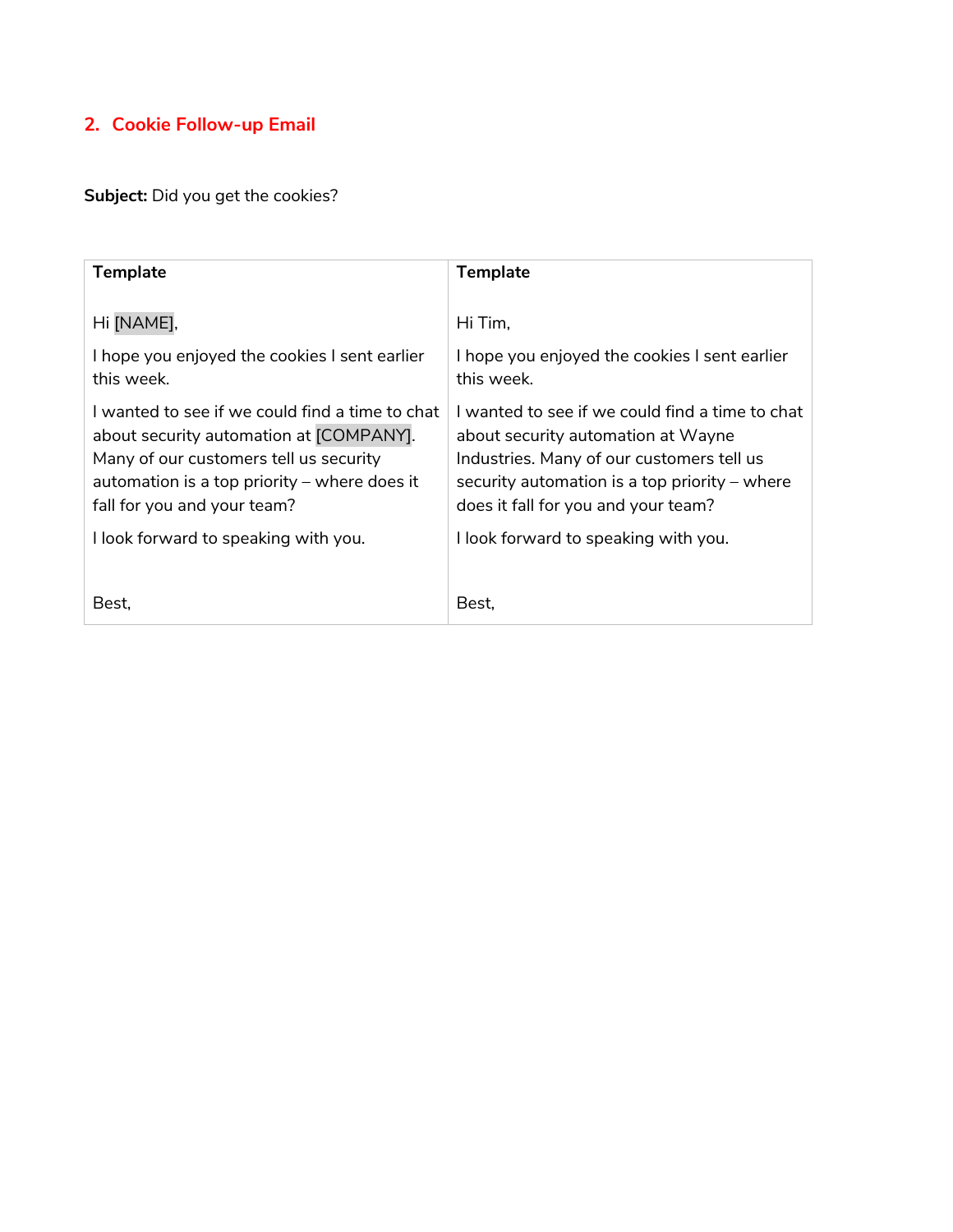# **1. Email**

Subject: Re: Did you get the cookies?  **or** COMPANY NAME + FireMon Automation

| <b>Template</b>                                                                                                   | <b>Example</b>                                                                                                      |
|-------------------------------------------------------------------------------------------------------------------|---------------------------------------------------------------------------------------------------------------------|
| [NAME],                                                                                                           | Tim,                                                                                                                |
| [CUSTOMIZED INTRO]                                                                                                | From your Linkedln profile it appears you are                                                                       |
| If so, you're not alone. For example, [SNIPPET].                                                                  | heavily involved with firewall change<br>management at Wayne Industries. In your role as                            |
| [NAME], would you have time for a quick chat on<br>how automation can help you do more with less<br>at [COMPANY]? | Security Director, are your finding it challenging<br>for your team to keep pace with your<br>organization's needs? |
| I'll reach out to connect soon on Linkedln.                                                                       | If so, you're not alone. For example, a FireMon<br>customer needed to reduce the time their firewall                |
| Best,                                                                                                             | admins spent writing manual rules. Our<br>Automation solution gathered policies from                                |
|                                                                                                                   | firewalls and other security platforms and tools                                                                    |
|                                                                                                                   | under one central point of control, dramatically<br>improving efficiency.                                           |
|                                                                                                                   | Tim, would you have time for a quick chat on<br>how automation can help you do more with less                       |
|                                                                                                                   | at Wayne Industries?                                                                                                |
|                                                                                                                   | I'll reach out to connect soon on Linkedln.                                                                         |
|                                                                                                                   | Best,                                                                                                               |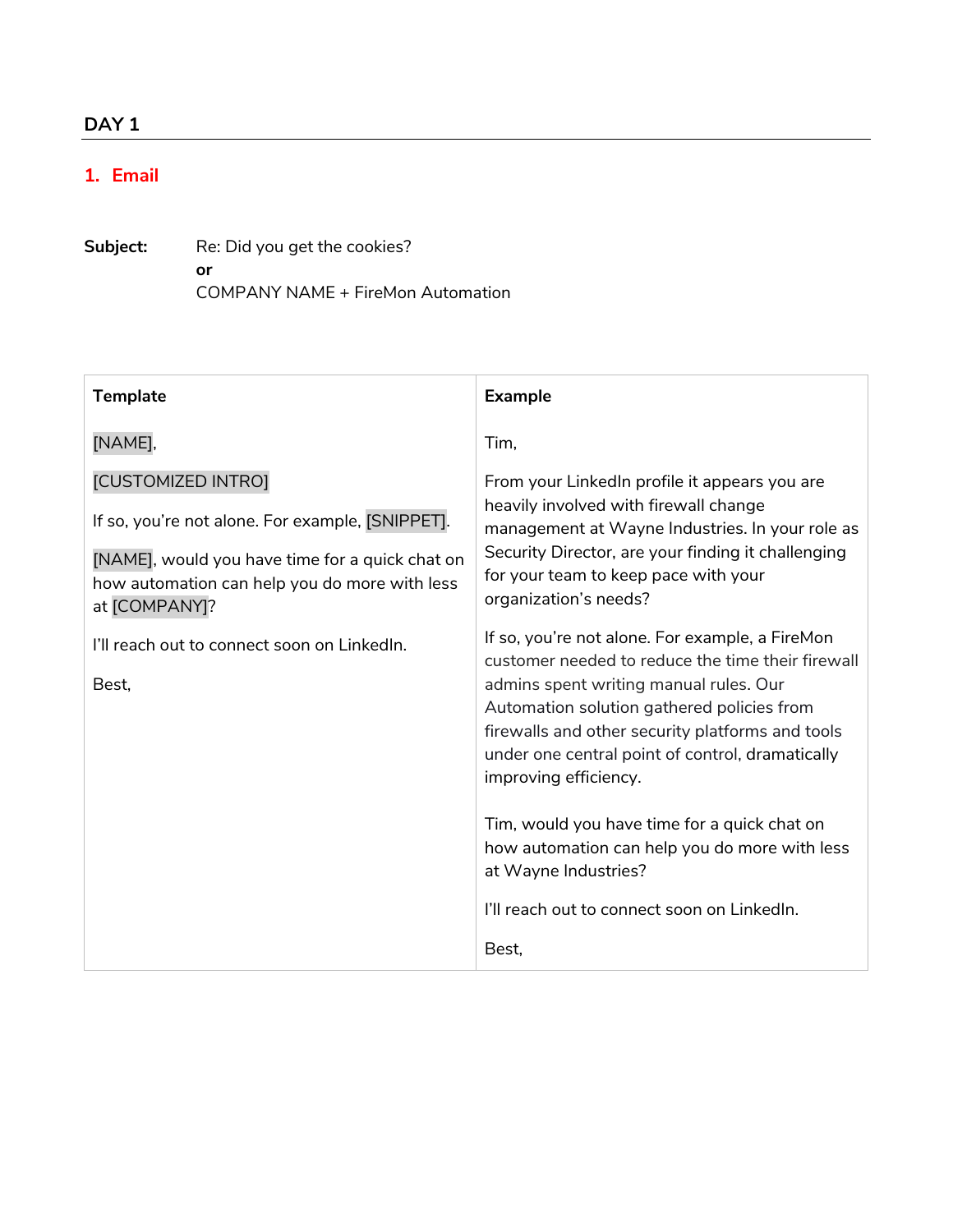# **2. LinkedIn**

| <b>Template</b>                                                                                                                          | <b>Template</b>                                                                                                                          |
|------------------------------------------------------------------------------------------------------------------------------------------|------------------------------------------------------------------------------------------------------------------------------------------|
| [NAME],                                                                                                                                  | Tim,                                                                                                                                     |
| What kind of return would you expect on an<br>investment in security automation?                                                         | What kind of return would you expect on an<br>investment in security automation?                                                         |
| I recently sent you an email on the topic, and I<br>wanted to connect with you here on Linkedln.                                         | I recently sent you an email on the topic, and I<br>wanted to connect with you here on LinkedIn.                                         |
| In particular, I wanted to share this link to our<br>ROI Calculator—it provides useful ballpark<br>figures to serve as a starting point. | In particular, I wanted to share this link to our<br>ROI Calculator-it provides useful ballpark<br>figures to serve as a starting point. |
| Would you have time for a quick call?                                                                                                    | Would you have time for a quick call?                                                                                                    |
| Best,                                                                                                                                    | Best,                                                                                                                                    |
| <b>[SEND CONNECTION REQUEST]</b>                                                                                                         |                                                                                                                                          |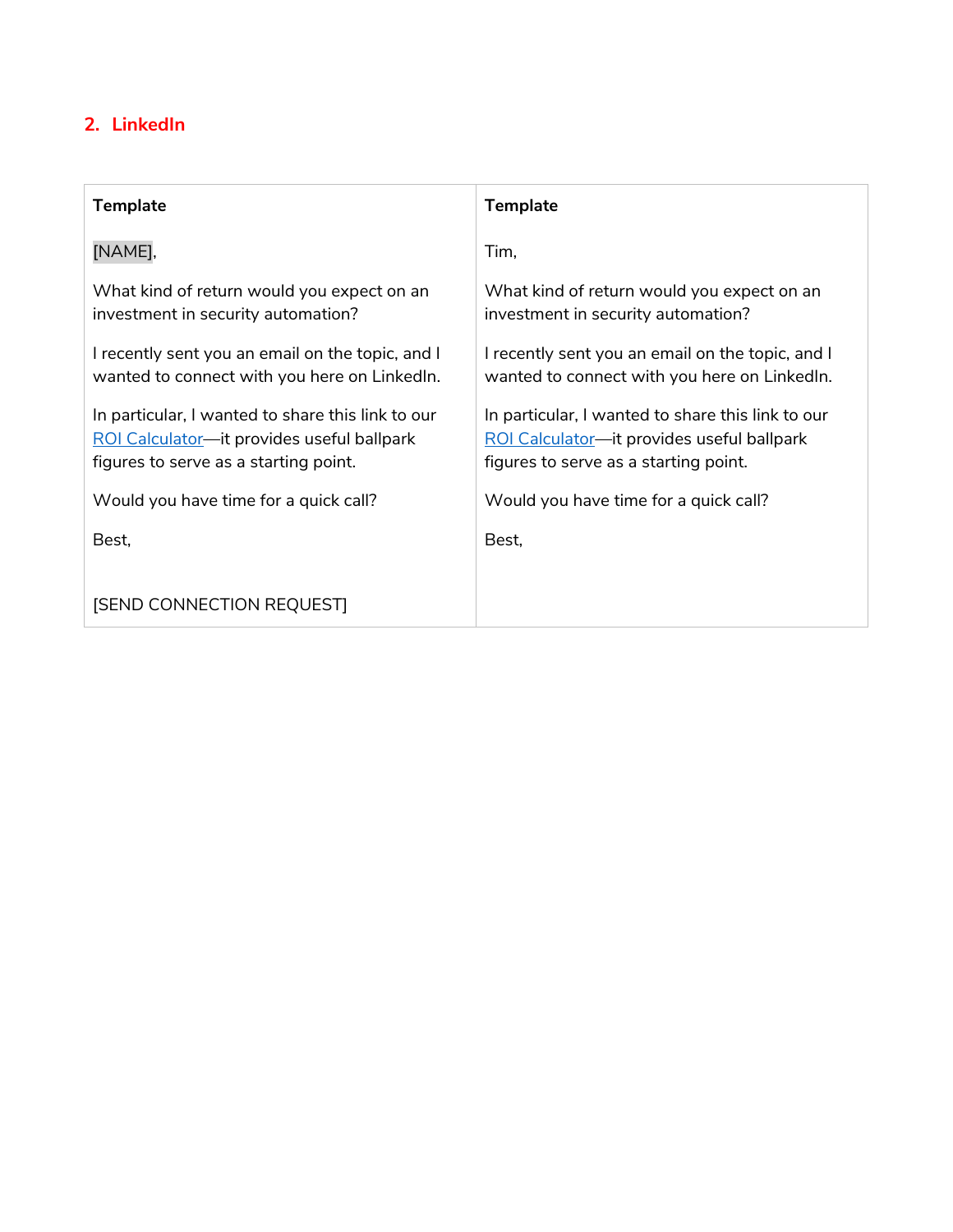### **Phone**

- Mention that you are following up on an email and LinkedIn message
- Mention ROI calculator

# **DAY 5**

#### **1. Email**

| Subject: | Re: Did you get the cookies?          |  |
|----------|---------------------------------------|--|
|          | Ωr                                    |  |
|          | Re: COMPANY NAME + FireMon Automation |  |

| <b>Template</b>                                   | <b>Example</b>                                    |
|---------------------------------------------------|---------------------------------------------------|
| [NAME],                                           | Tim,                                              |
| The analyst firm Forrester has created an         | The analyst firm Forrester has created an         |
| assessment tool to help you determine the         | assessment tool to help you determine the         |
| maturity level of your automation infrastructure, | maturity level of your automation infrastructure, |
| and to identify competencies you need to          | and to identify competencies you need to          |
| strengthen or development at [COMPANY].           | strengthen or development at Wayne Industries.    |
| Would you be interested in taking the             | Would you be interested in taking the             |
| assessment? I'd be happy to send along a link.    | assessment? I'd be happy to send along a link.    |
| Just let me know—I look forward to hearing from   | Just let me know—I look forward to hearing from   |
| you.                                              | you.                                              |
| Best,                                             | Best,                                             |

# **2. LinkedIn View**

Simply log into LinkedIn and VIEW the prospects' profile, without sending a message. Your photo and name will pop up in their feed.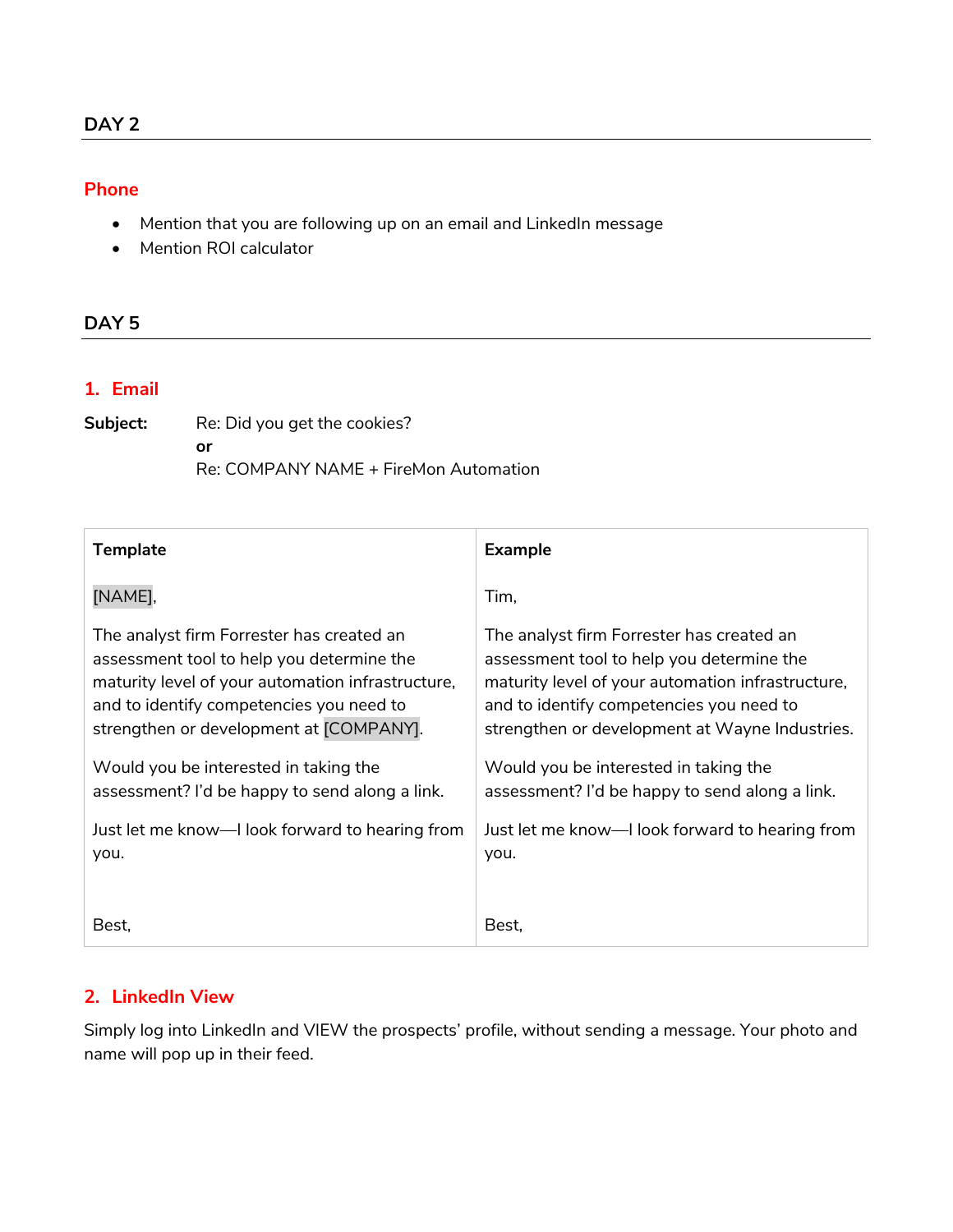# **1. LinkedIn**

| <b>Template</b>                                   | <b>Example</b>                                    |
|---------------------------------------------------|---------------------------------------------------|
| [NAME],                                           | Tim,                                              |
| Are you automating infrastructure to remain       | Are you automating infrastructure to remain       |
| competitive in the [INDUSTRY] sector?             | competitive in the Technology sector?             |
| Embracing automation effectively will set leaders | Embracing automation effectively will set leaders |
| apart from laggards. Find out where you stand     | apart from laggards. Find out where you stand     |
| with Forrester's Automation Maturity              | with Forrester's Automation Maturity              |
| assessment tool.                                  | assessment tool.                                  |
| Once you complete the assessment, I'd be happy    | Once you complete the assessment, I'd be happy    |
| to review the results with you and plan out next  | to review the results with you and plan out next  |
| steps.                                            | steps.                                            |
| Best,                                             | Best,                                             |

- Mention that you are following up on a LinkedIn message
- Mention the link to the Forrester Automation Maturity assessment tool. The full name of the document is *"Gauge Your Infrastructure Automation Maturity Assessment: The Infrastructure Transformation Playbook"*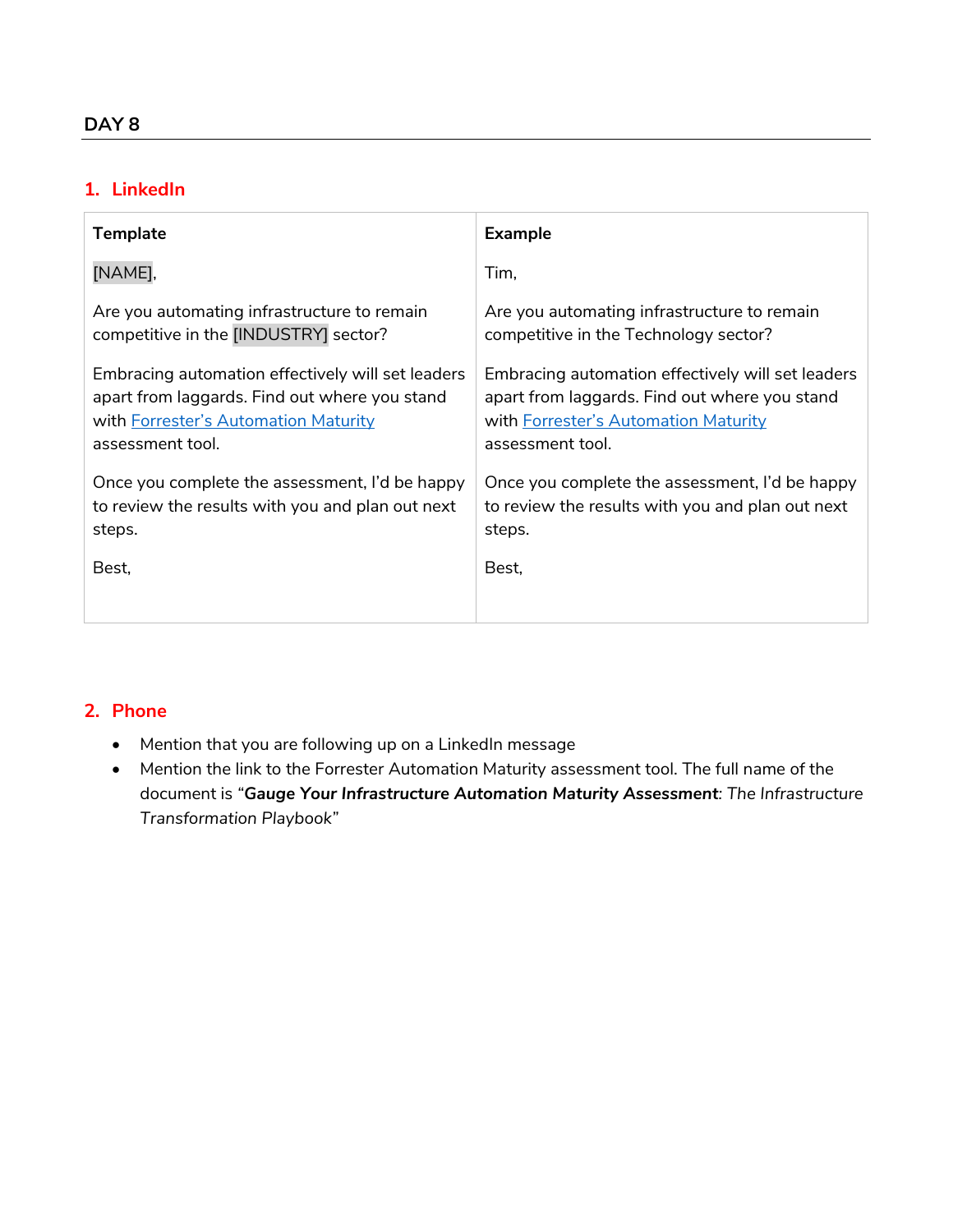# **1. Phone**

- Mention that you are following up on a LinkedIn message
- Mention the link to the Forrester Automation Maturity assessment tool. The full name of the document is *"Gauge Your Infrastructure Automation Maturity Assessment: The Infrastructure Transformation Playbook"*

# **2. LinkedIn View**

Simply log into LinkedIn and VIEW the prospects' profile, without sending a message. Your photo and name will pop up in their feed.

# **DAY 11**

# **LinkedIn**

| <b>Template</b>                                  | <b>Example</b>                                   |
|--------------------------------------------------|--------------------------------------------------|
| [NAME],                                          | Tim,                                             |
| Are complex hybrid cloud environments causing    | Are complex hybrid cloud environments causing    |
| stress for your security teams?                  | stress for your security teams?                  |
| Eight out of 10 organizations are challenged     | Eight out of 10 organizations are challenged     |
| with the complexity of security tools for hybrid | with the complexity of security tools for hybrid |
| cloud environments.                              | cloud environments.                              |
| But FireMon offers a better way to control and   | But FireMon offers a better way to control and   |
| gain visibility into networks and process        | gain visibility into networks and process        |
| changes.                                         | changes.                                         |
| May I send you this infographic?: Today's Hybrid | May I send you this infographic?: Today's Hybrid |
| Environment: Is Your Security Up To Date?        | Environment: Is Your Security Up To Date?        |
| Hope to hear from you soon!                      | Hope to hear from you soon!                      |
| Best,                                            | Best,                                            |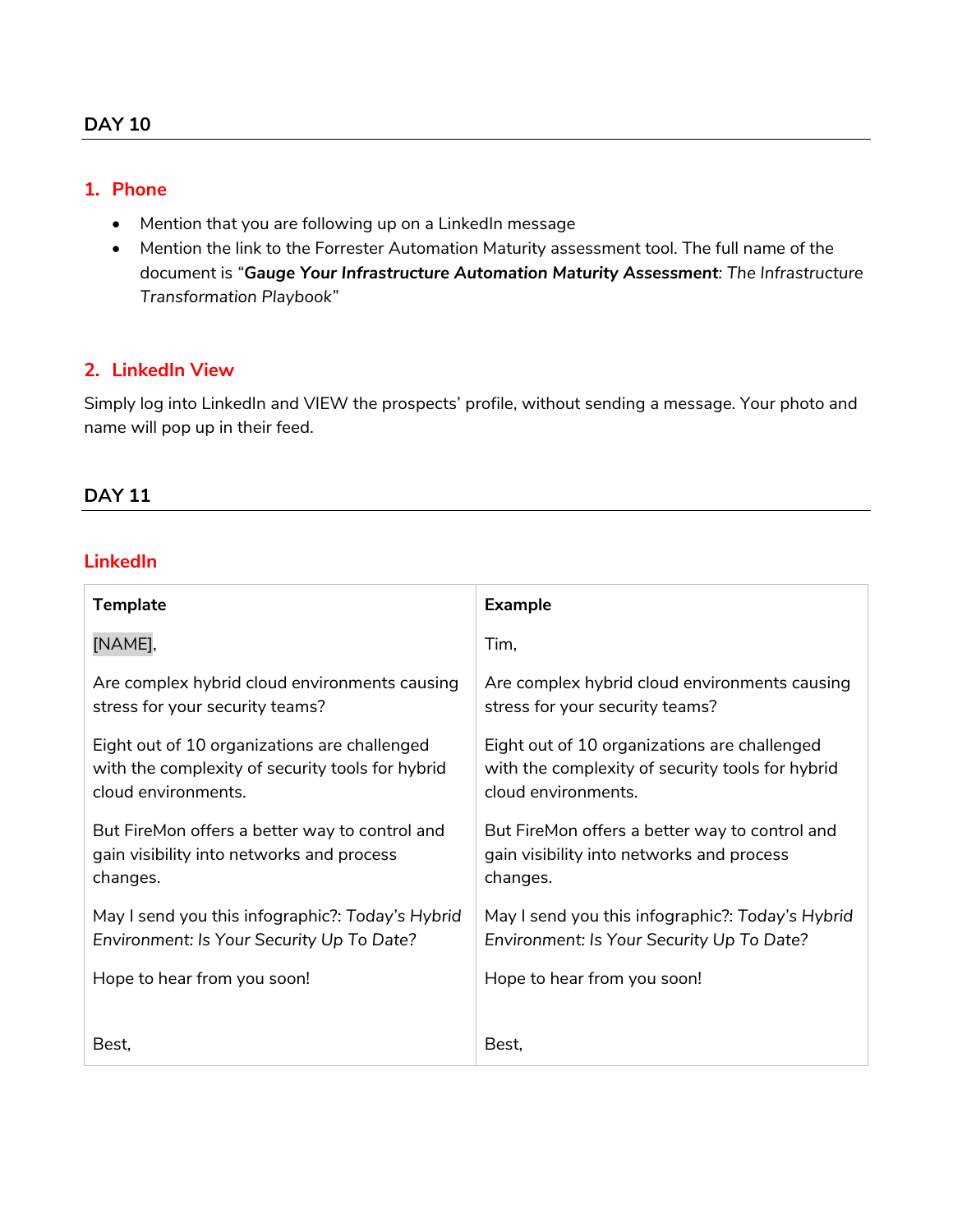# **1. Email**

| Subject: | Re: Did you get the cookies?          |  |
|----------|---------------------------------------|--|
|          | Ωr                                    |  |
|          | Re: COMPANY NAME + FireMon Automation |  |

| <b>Template</b>                                | <b>Example</b>                                 |
|------------------------------------------------|------------------------------------------------|
| [NAME],                                        | Tim,                                           |
| Curious what's top of mind for other security  | Curious what's top of mind for other security  |
| practitioners?                                 | practitioners?                                 |
| Dark Reading conducted a surveyed to find out. | Dark Reading conducted a surveyed to find out. |
| They gained insights into:                     | They gained insights into:                     |
| What they are worried about and what           | What they are worried about and what           |
| makes them feel confident                      | makes them feel confident                      |
| What's working and what isn't                  | What's working and what isn't                  |
| What they see as their teams' greatest         | What they see as their teams' greatest         |
| challenges                                     | challenges                                     |
| What they would change if they could           | What they would change if they could           |
| Want to see how [COMPANY NAME's] security      | Want to see how Wayne Industries' security     |
| team's experience stacks up? I'd be happy to   | team's experience stacks up? I'd be happy to   |
| send you the report.                           | send you the report.                           |
| Best,                                          | Best,                                          |

- Mention that you are following up on an email; consider dropping stats from the report, such as:
	- o Firewalls were among the top three ways cited to protect enterprise data, along with encryption and multifactor authentication
	- o Only 3 in 10 respondents found DevOps / SecDevOps to be effective
	- o Almost 60% of cybersecurity teams say they do not spend enough time on preventing intrusions
- Mention the Dark Reading Sponsored Report and offer to send it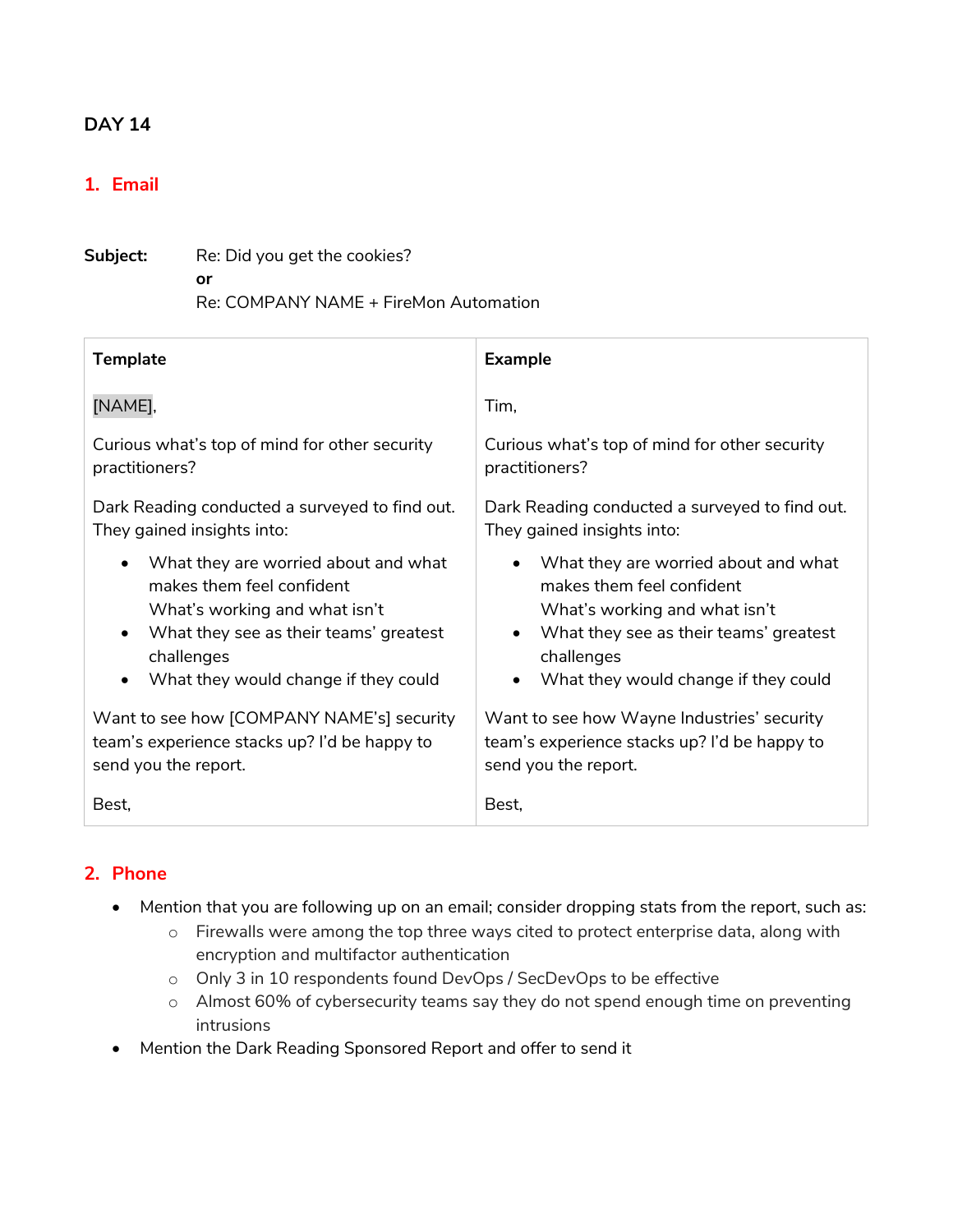# **Email**

**Subject:** No subject line needed – automatically populated from Sendoso (Says: SENDER NAME is sending you a Cup of Coffee!)

| <b>Template</b>                                  | <b>Example</b>                                   |
|--------------------------------------------------|--------------------------------------------------|
| [NAME],                                          | Tim.                                             |
| I'm sending you an e-gift card for coffee (see   | I'm sending you an e-gift card for coffee (see   |
| below), but first: What would you say is the     | below), but first: What would you say is the     |
| single greatest cause of security breaches?      | single greatest cause of security breaches?      |
| If you guessed mistakes your own team makes,     | If you guessed mistakes your own team makes,     |
| you'd be right. We can even tell you which       | you'd be right. We can even tell you which       |
| mistakes are most common.                        | mistakes are most common.                        |
| So here it is! Enjoy a refreshing beverage and   | So here it is! Enjoy a refreshing beverage and   |
| dive into the Top 10 Security Misconfigurations. | dive into the Top 10 Security Misconfigurations. |
| Best,                                            | Best.                                            |

# **DAY 18**

# **LinkedIn View**

Simply log into LinkedIn and VIEW the prospects' profile, without sending a message. Your photo and name will pop up in their feed.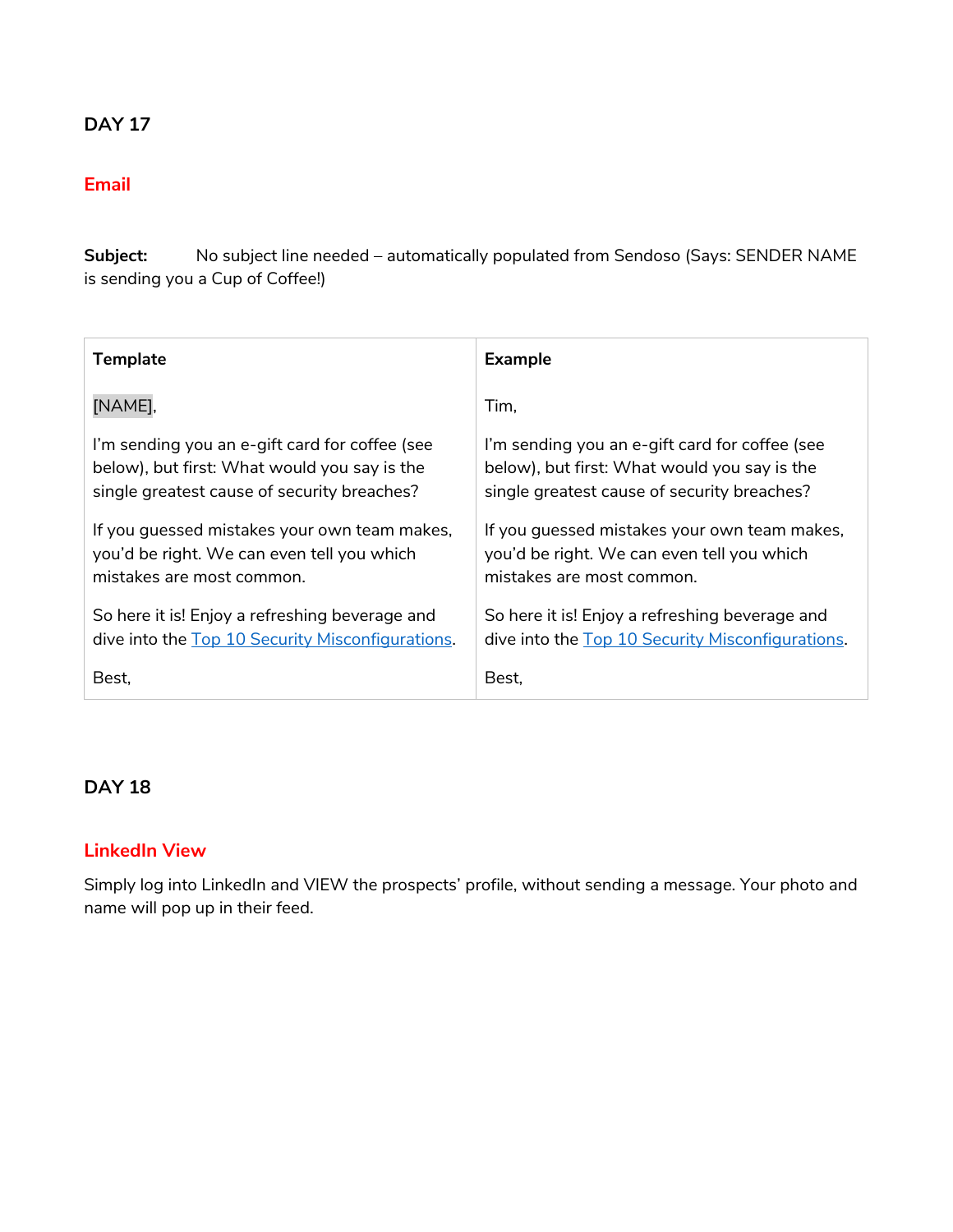# **1. Email**

| Subject: | Re: Did you get the cookies?          |  |
|----------|---------------------------------------|--|
|          | Ωr                                    |  |
|          | Re: COMPANY NAME + FireMon Automation |  |

| <b>Template</b>                                   | <b>Example</b>                                    |
|---------------------------------------------------|---------------------------------------------------|
| [NAME],                                           | Tim,                                              |
| How fast can you shut down vulnerabilities in     | How fast can you shut down vulnerabilities in     |
| your network?                                     | your network?                                     |
| The minute you discover a malicious IP, the clock | The minute you discover a malicious IP, the clock |
| is ticking. With FireMon Automation, you can      | is ticking. With FireMon Automation, you can      |
| block threats immediately, even across multiple   | block threats immediately, even across multiple   |
| firewalls from your entire set of vendors.        | firewalls from your entire set of vendors.        |
| I'd like to send you an infographic with some     | I'd like to send you an infographic with some     |
| eye-opening facts and figures—do I have your      | eye-opening facts and figures—do I have your      |
| permission to send it?                            | permission to send it?                            |
| Best,                                             | Best,                                             |

- Mention that you are following up the coffee e-gift card
- Mention the Threat Mitigation infographic, and consider throwing in some figures such as:
	- o **\$3.92 million** the cost of a data breach in 2019
	- o **3.5 million** the number of forecasted unfilled security roles in 2021
	- o **34%** the percentage organizations who have less than 50% percent of real-time visibility into network security risks and compliance (\*Source: FireMon – no link yet)